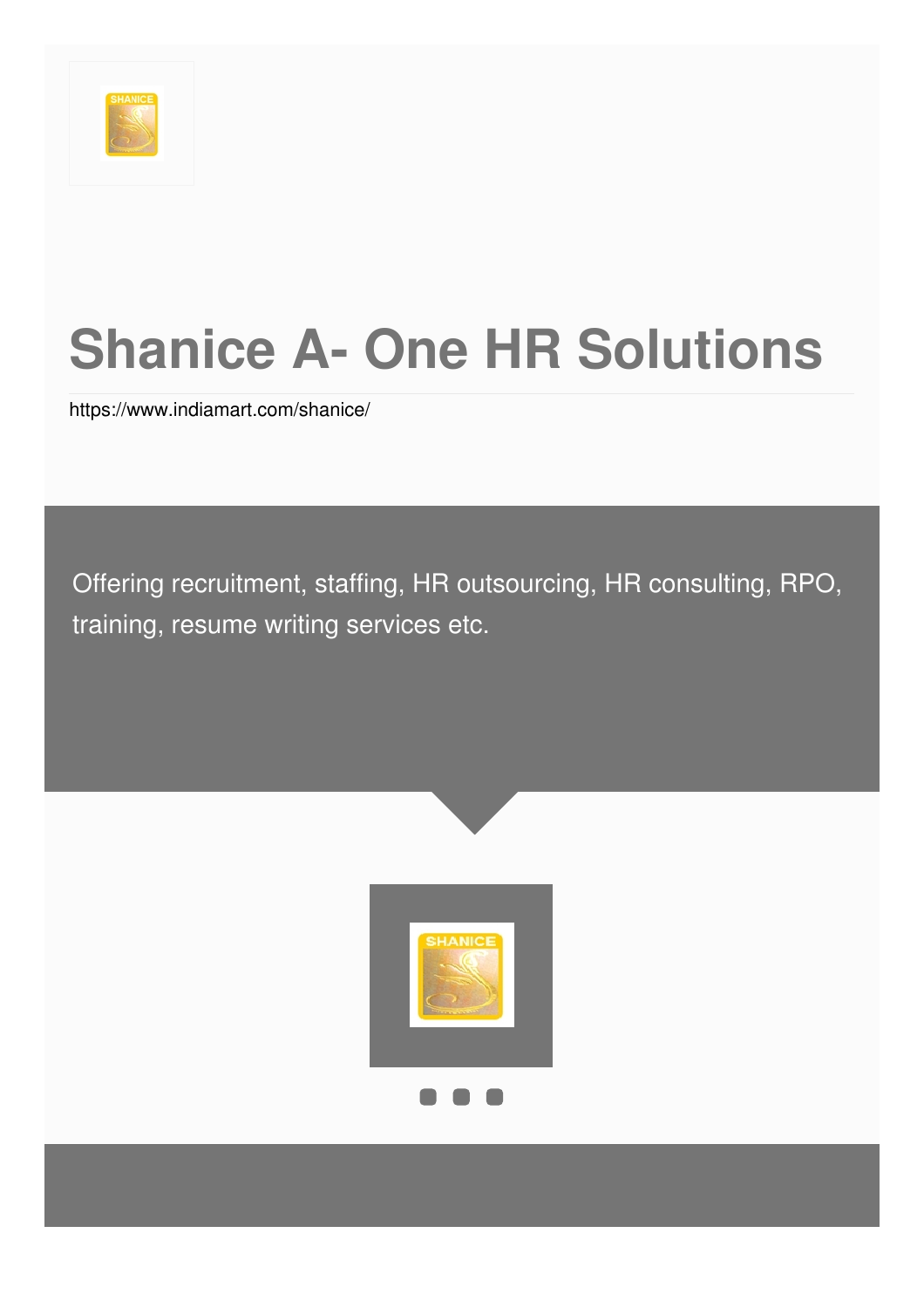### About Us

We are a 7-year old HR solutions providing agency working in PAN India level in various industry verticals. We have our core team of recruiters finding, sourcing and recruiting best of the best professionals to cater client requirements in leading major metros of India and Southern States.

Our customer focused approach, Commitment to timelines and the quality of our processes has resulted in a very large and loyal client base comprising of Multinational Cormpanies, leading Indian Business Houses as well as several Small & Medium Enterprises.

We recruit Board Members/ CEO's/ CTO's/ CFO's/ CIO's/ Country Heads/ Directors/ Vice Presidents & General Managers etc. We guarantee you absolute confidentiality and commitment in all your dealings with us.

### **For more information, please visit**

<https://www.indiamart.com/shanice/aboutus.html>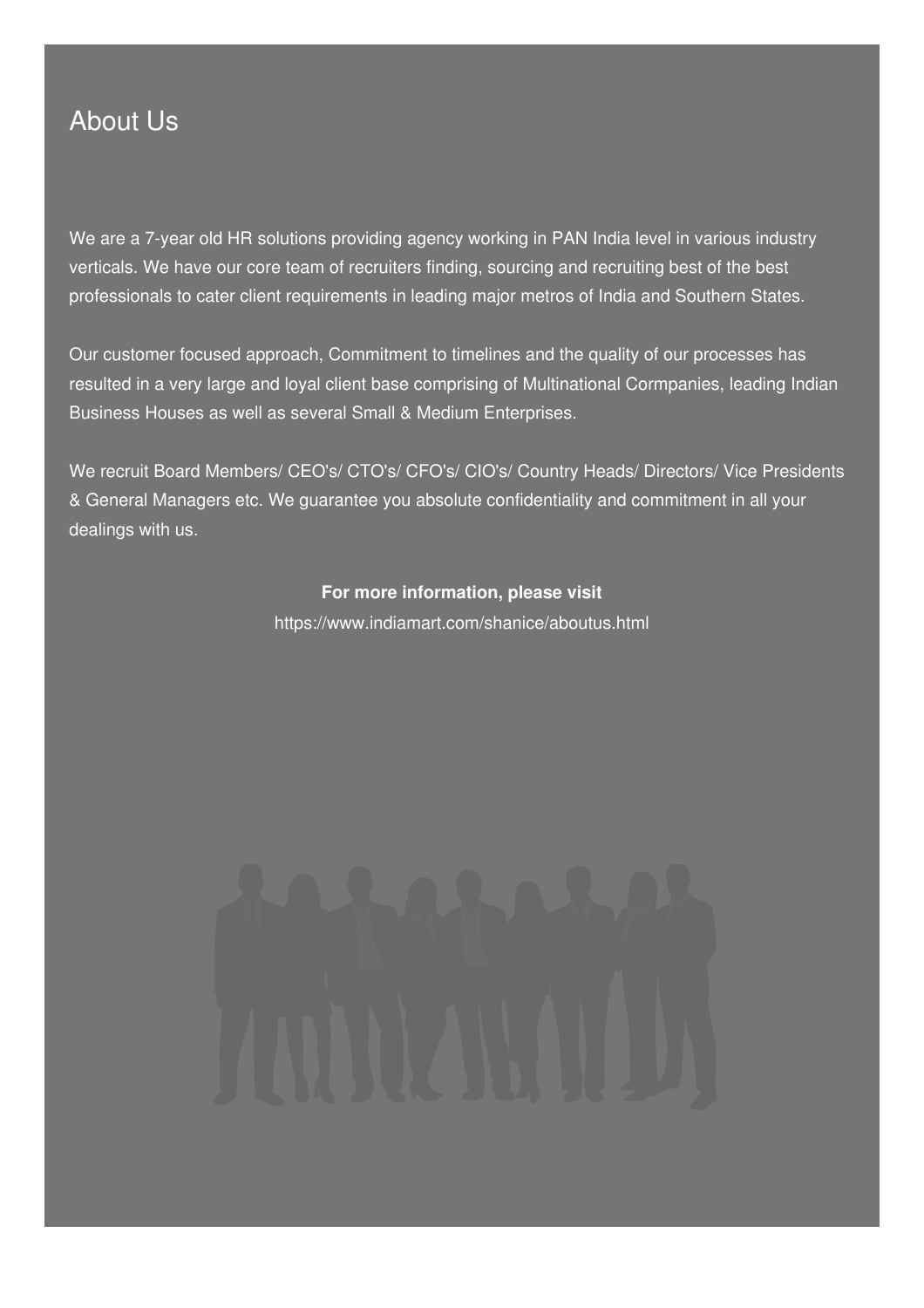### **OTHER SERVICES**



Recruitment, Staffing, HR outsourcing, RPO, Training



**Top Management And Senior** Level Placements



Middle Management Placements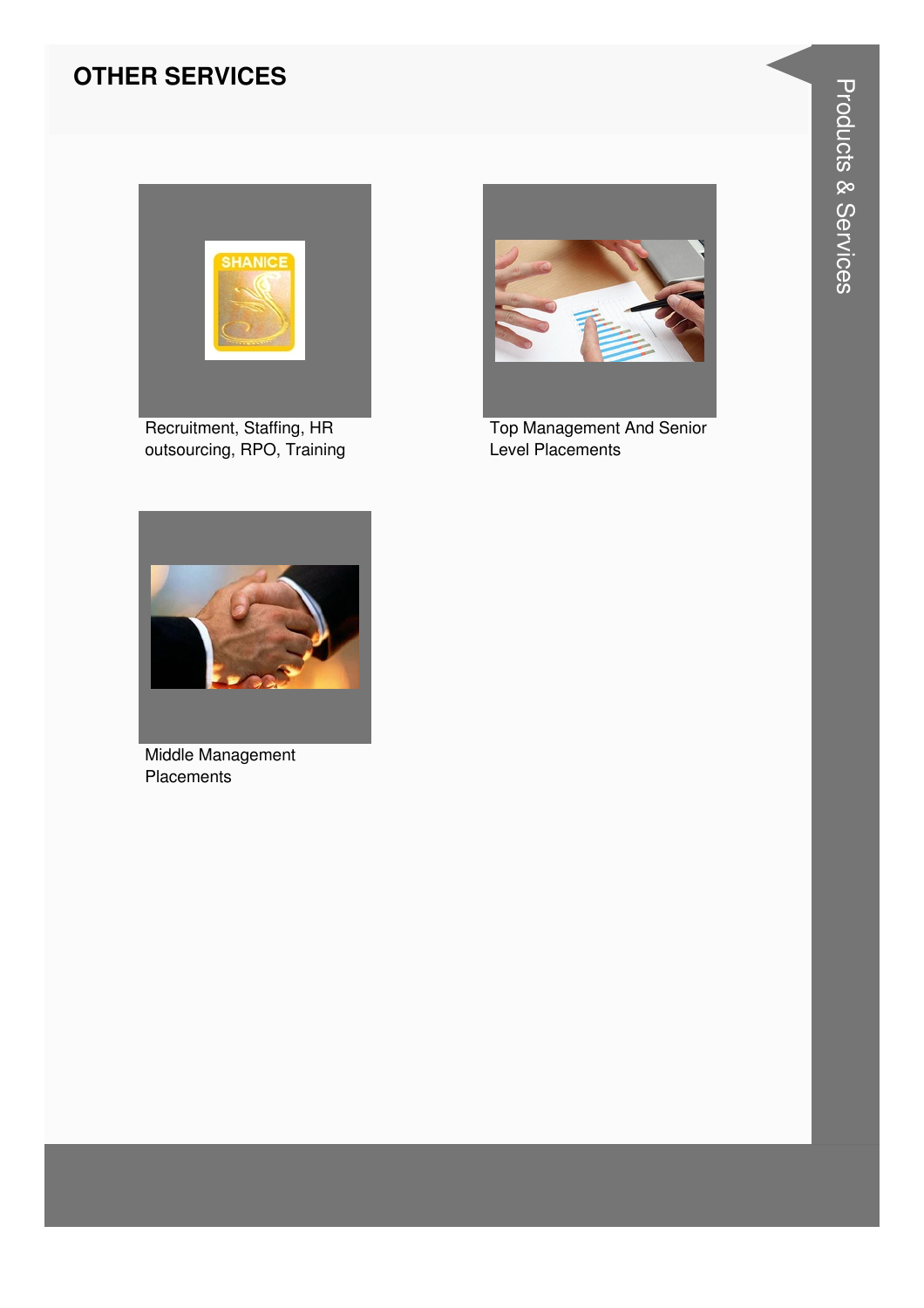## Factsheet

| Year of Establishment            | : 2007              |
|----------------------------------|---------------------|
| Nature of Business               | : Service Provider  |
| <b>Total Number of Employees</b> | $: 11$ to 25 People |